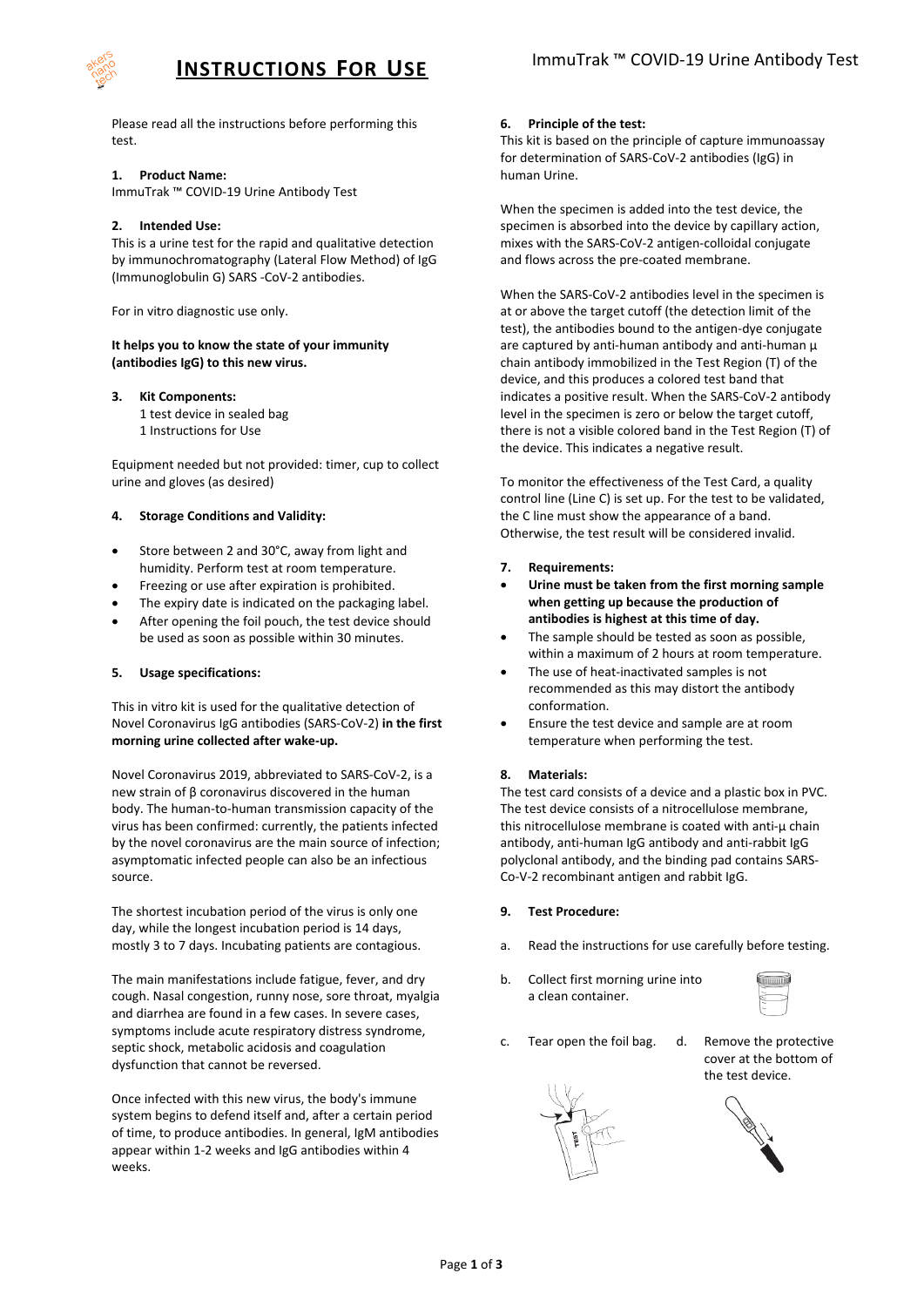

e. Dip the device in the urine.

**Note: Never let the urine level go above the "MAX" line seen above the slots at the bottom of the test device.**





When a traveling purple liquid appears halfway up the white strip showing in the window, remove the test device from the urine.

- g. Place device down on a flat surface.
- h. Wait 15-20 minutes and read the results. Do not read the results after 30 minutes

# **10. Interpretation of test results:**



- a. Valid results (fig. 1): Positive results:
	- A line appears at both the C (control) and the T (test) areas of the test device.

A positive result indicates the presence of antibodies to SARS-CoV-2.

Negative results:

- A line appears only at the C (control) area of the test device.
- If a very weak or perceptible but not clear line appears at the T (test) area, consider the test negative and re-test in two weeks.

A negative result indicates the absence of detectable antibodies to SARS-CoV-2.

- b. Invalid results (fig. 1):
	- Only one line appeared at the T (test) area, but **NO line** appeared at the C (control) area.
	- No line appears at the T (test) area or the C (control) area of the device.

## **11. Limitations of the test:**

This test does not detect the new coronavirus SARS-COV-2 (antigen). It is an antibody detection test.

- b. This test is only used for the qualitative detection of IgG antibodies to SARS-CoV-2 in **human urine samples collected in the morning upon waking** and cannot accurately determine the antibody content in samples collected after the first morning urine.
- c. Improper sample collection, diluted urine, improper sample storage and improperly performed test procedures can produce erroneous results.
- d. A negative result can occur if the quantity of the anti-SARS-CoV-2 antibodies present in the specimen is below the detection limits of the assay.
- e. This kit is intended to be used for in vitro diagnostic purposes only.
- f. This device is for testing human urine specimens only.
- g. The test results of this device are provided for clinical reference only and should not be used as the sole basis for clinical diagnosis and treatment.

### **12. Precautions:**

- This test is for professional use only.
- This test is read visually. Users with impaired vision or color-impaired vision may not be able to read the test.
- Do not reuse test. Do not use expired tests.
- Do not open the test pouch until ready to use.
- Do not use if foil bag containing test is damaged.
- Avoid excessively high temperatures when testing.
- After testing, discard the test device, urine cup, etc. as medical biological waste.
- There is a desiccant in the foil packaging bag, which should not be taken orally.
- As with all diagnostic reagents, the final definitive diagnosis should be made by the physician after synthesizing various test indicators and clinical symptoms.

### **13. Performance and Characteristics of the Test:**

### Test performance:

The clinical study was registered with the French National Clinical Research Ethics Board under number 2020- A01494-35 and approved on May 20, 2020.

The study was conducted at the public hospital Center of Beauvais; the public hospital was among the first to be impacted by the Covid-19 pandemic in France and in Europe. Two other clinics were included in this study. The study focused on health workers to be able to establish with certainty their state of their immunity. The test was performed at least 6 weeks after suspected infection of the patient.

| 152 patients<br>tested                                | Infected with<br>SARS-CoV-2 | Not infected | Total |  |
|-------------------------------------------------------|-----------------------------|--------------|-------|--|
| RDT IgG<br>positive                                   | 74                          |              | 74    |  |
| RDT IgG<br>negative                                   |                             | 76           | 78    |  |
| Specificity 100 %<br>Sensitivity after 6 weeks 97.37% |                             |              |       |  |

f.